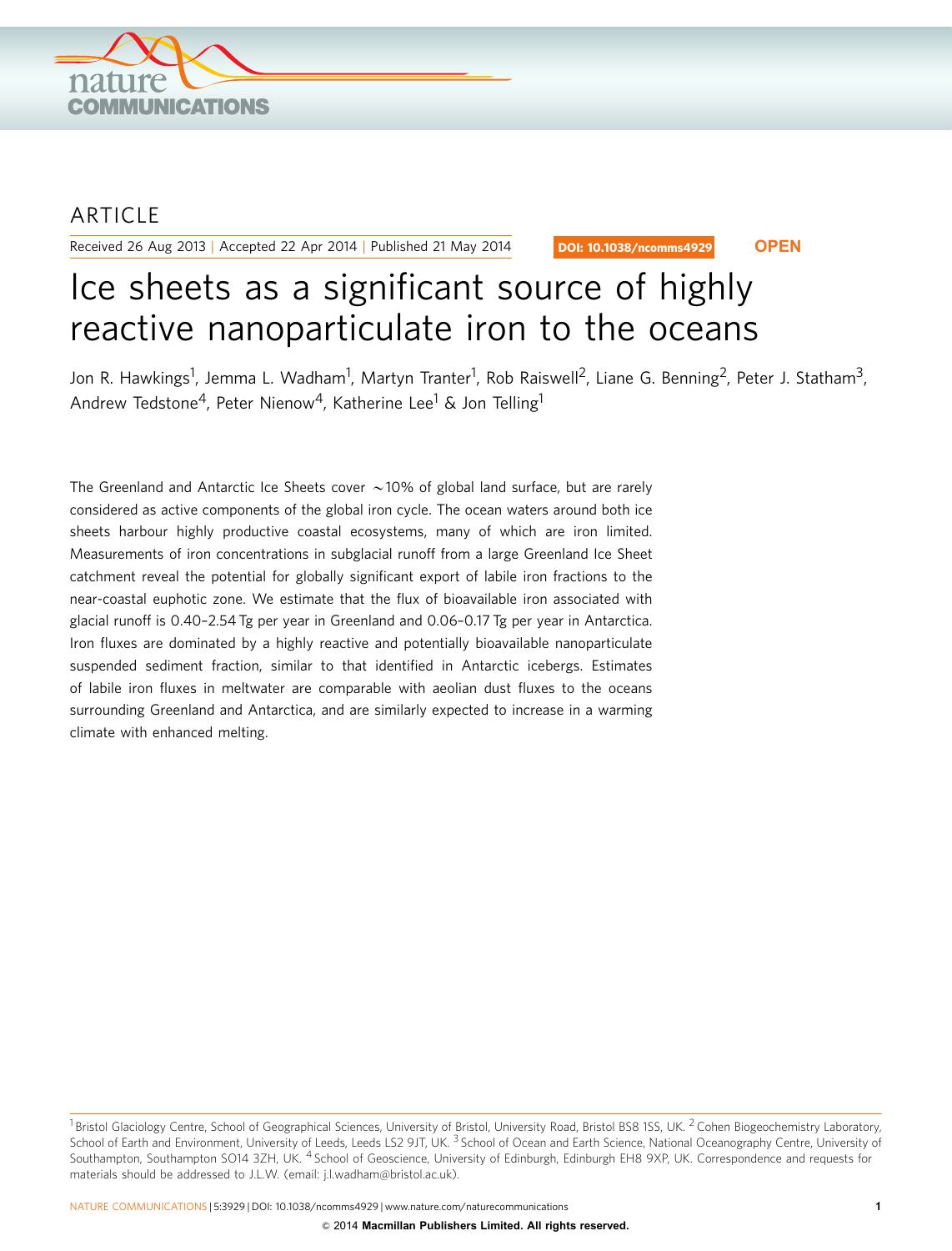I con limitation of primary producers is prevalent in large sectors of the world's oceans, most notably the Southern Ocean (SO), the Pacific Northwest and minor parts of the North Atlantic (NA), all areas proximal to signi ron limitation of primary producers is prevalent in large sectors of the world's oceans, most notably the Southern Ocean (SO), the Pacific Northwest and minor parts of the activity<sup>1,2</sup>. These iron (Fe) limited oceans are believed to have an impact on the global climate as they play a role in regulating concentrations of atmospheric  $CO<sub>2</sub>$  via their influence upon the strength of the biological pump<sup>[3,4](#page-6-0)</sup>. Past studies of oceanic Fe inputs have focussed upon aeolian dust<sup>[5,6](#page-6-0)</sup>, riverine discharge<sup>7</sup>, benthic recycling<sup>[7](#page-6-0)</sup> and sea ice<sup>[8](#page-6-0)</sup>. Each source delivers Fe in a variety of phases, the solubilities (and bioavailabilities) of which are currently poorly understood, as are their transformations to more bioavailable forms<sup>[7](#page-6-0)</sup>. More recently, ice sheets have also been hypothesized as contributors of iron to the oceans via icebergs<sup>[9,10](#page-6-0)</sup> and subglacial meltwaters<sup>11,12</sup>. Icebergs have been relatively wellstudied in terms of their fertilization potential of the  $SO^{9,10,13}$ , but both Fe concentrations and phase speciation in glacial runoff remain poorly constrained<sup>14</sup>. Glacial runoff accounts for around half of the freshwater exported from the Greenland Ice Sheet (GrIS) and recent observational evidence suggests that subglacial meltwaters are exported from the Antarctic Ice Sheet (AntIS) via channels beneath the margins of major ice streams<sup>[15](#page-6-0)</sup>. We contend that a consideration of meltwater Fe fluxes, which supplements iron from icebergs, is critical for understanding oceanic iron cycling and primary productivity in polar waters $^{14}$ .

While there have been a few studies of Fe export in runoff from small valley glaciers in the Arctic $11,12,16$ , there are currently no representive data on fluxes from large ice sheet catchments. There may be fundamental differences in subglacial chemical weathering between large ice sheet catchments and valley glaciers as a result of prolonged water residence times, greater anoxia and elevated physical erosion rates under the former $17-19$ . Subglacial meltwater from the AntIS exits via ice streams, which terminate in large ice shelves, hindering direct sampling owing to logistical difficulties. The GrIS provides a more accessible ice sheet system, with large, land-terminating glaciers allowing direct sampling of subglacial waters at the ice margin. Additionally, meltwater stored over-winter at the bed is released episodically in summer via outburst events<sup>[20](#page-6-0)</sup>. These present an opportunity to improve understanding of potential iron release during similar outbursts events observed around the continental margins in Antarctica<sup>21</sup>, linked to subglacial lake drainage events<sup>22,23</sup>, which may discharge large volumes of meltwater<sup>24</sup>.

Here we present the first dataset of iron fluxes from a large land-terminating catchment on the GrIS over a full-melt season, incorporating the release of long residence time waters from both early season runoff and subglacial outburst events. The underlying debris and morphology of the catchment is representative of  $>$  75% of the West Greenland ice margin<sup>[25](#page-6-0)</sup>, and bedrock geology is predominantly Neoproterozoic gneiss/granitic, which is typical of large areas of the crystalline rocks that dominate the Precambrian Shield on which Greenland lies<sup>26</sup>. These data provide the most comprehensive, and therefore, most useful dataset to enable estimates of Fe input to polar waters. We propose that ice sheets provide a large and previously unconsidered source of highly reactive and potentially bioavailable subglacially derived iron to the Polar oceans, likely to sustain oceanic primary production.

### Results

Iron phase speciation. Fe is known to exist in a spectrum of labile phases<sup>[7](#page-6-0)</sup>, including 'truly dissolved' Fe (DFe), colloidal/ nanoparticulate Fe (CNFe) and sediment-bound nanoparticulate Fe (SSFe), which fundamentally impact its subsequent transport and bioavailability. Hence, we measure two filterable phases in

addition to the labile suspended sediment phase. Of the filterable phases, DFe is defined as Fe that passed through a  $0.02 \mu m$ membrane, and CNFe is interpreted as that which passes through a 0.45 µm membrane minus DFe. SSFe is that extractable in an ascorbate solution, which preferentially dissolves labile ('highly reactive' ferrihydrite) iron, the most bioavailable form of iron  $oxv$ hydroxides<sup>[27](#page-6-0)</sup>. These phases allow direct comparison with previous studies, by Statham et al.<sup>[11](#page-6-0)</sup> for DFe/CNFe, and the study by Raiswell *et al.*<sup>[10](#page-6-0)</sup> for SSFe.

Samples were collected at least once a day during the 2012 Greenland melt season from the subglacial channel draining Leverett Glacier (LG), South-West Greenland [\(Fig. 1](#page-2-0)). The glacier is  $\sim$ 85 km long, has a catchment of  $>$ 600 km<sup>2</sup> and mean summer discharge of  $>$  200 m<sup>3</sup> s<sup>-1</sup>. It overlies predominantly Precambrian crystalline rocks, typical of large areas of Greenland. Over a melt season, the subglacial drainage system beneath LG evolves from a slow-inefficient drainage system to a fast-efficient channelized system<sup>28</sup>. Seasonal drainage evolution is accompanied by a number of substantial 'outburst' events ('P' events; [Fig. 2\)](#page-2-0), believed to be triggered by supra-glacial lake drainage events which force out solute enriched, long-term stored meltwater from the glacier bed $^{20}$  $^{20}$  $^{20}$ . Previous research indicates that these outburst events occur annually<sup>19,20</sup>.

By far the most significant source of labile Fe in meltwaters was SSFe. Mean ascorbate-extractable Fe was 0.15% (dry weight; [Table 1\)](#page-3-0), equating to  $29.0 \mu M$  of potentially bioavailable Fe. TEM microphotographs, spectral elemental analyses and nanodiffraction measurements of sediments confirmed that nanoparticulates were a mixture of clays and poorly ordered ferrihydrite around 5– 10 nm diameter [\(Fig. 3\)](#page-3-0). Ferrihydrite, a labile Fe nanoparticle, is indicative of recent Fe weathering and forms by the rapid oxidation of Fe<sup>2+</sup> in solution. Fe<sup>2+</sup> is expected to be generated in anoxic subglacial environments by microbially mediated subphide oxidation<sup>17,29</sup>, and potentially via microbial Fe reduction<sup>[30](#page-6-0)</sup>, although the latter is yet to be demonstrated.

The second most significant Fe phase is CNFe ([Fig. 2b,](#page-2-0) middle). Discharge-weighted CNFe concentrations (mean Fe weighted for discharge at the time the sample was taken) were two orders of magnitude higher than DFe (699 nM; [Table 1](#page-3-0)). Our CNFe concentrations spanned an order of magnitude, with a maximum concentration of 4,701 nM and a minimum concentration of 232 nM. The four highest measured CNFe concentrations were all closely associated with outburst events [\(Fig. 2;](#page-2-0) P1, P4, P5 and P6). High-suspended sediment loads were often associated with elevated CNFe concentrations [\(Fig. 2\)](#page-2-0), as has been observed in riverine environments $31$ .

In contrast to SSFe and CNFe, mean DFe concentrations in the bulk runoff were low (7 nM; [Table 1](#page-3-0)), and comparable with studies of smaller catchments $11$ . DFe concentrations generally decreased throughout the season as pH rose from  $\sim$  7 to  $>$  9, and supra-glacial meltwater input increased ([Fig. 2a\)](#page-2-0). Higher early season concentrations of DFe are indicative of the release of concentrated meltwaters from distributed drainage systems, when supra-glacial input was low, as were suspended sediment concentrations.

Ice sheet iron fluxes. To estimate an Fe budget for the entire GrIS we scale up our LG data [\(Fig. 2](#page-2-0); [Table 1\)](#page-3-0). We use mean modelled runoff  $(418 \text{ km}^3 \text{ a}^{-1})$  from 2000–2011 [\(ref. 32](#page-6-0)) as our representative runoff water flux, and modelled runoff  $(665 \text{ km}^3)$  $a<sup>-1</sup>$ ) for 2012<sup>[32](#page-6-0)</sup> as an indicator of possible future water fluxes in a warmer climate (2012 was a record melt year; [Table 2\)](#page-4-0)<sup>[32,33](#page-6-0)</sup>. Based on 2000–2011 mean discharge, this generates a mean flux of 0.71 Tg Fe a<sup>-1</sup> (0.40-2.54), of which 0.70 Tg (0.40-2.43) is SSFe, and 0.01 Tg (0.01–0.11) is DFe/CNFe ([Table 2](#page-4-0)).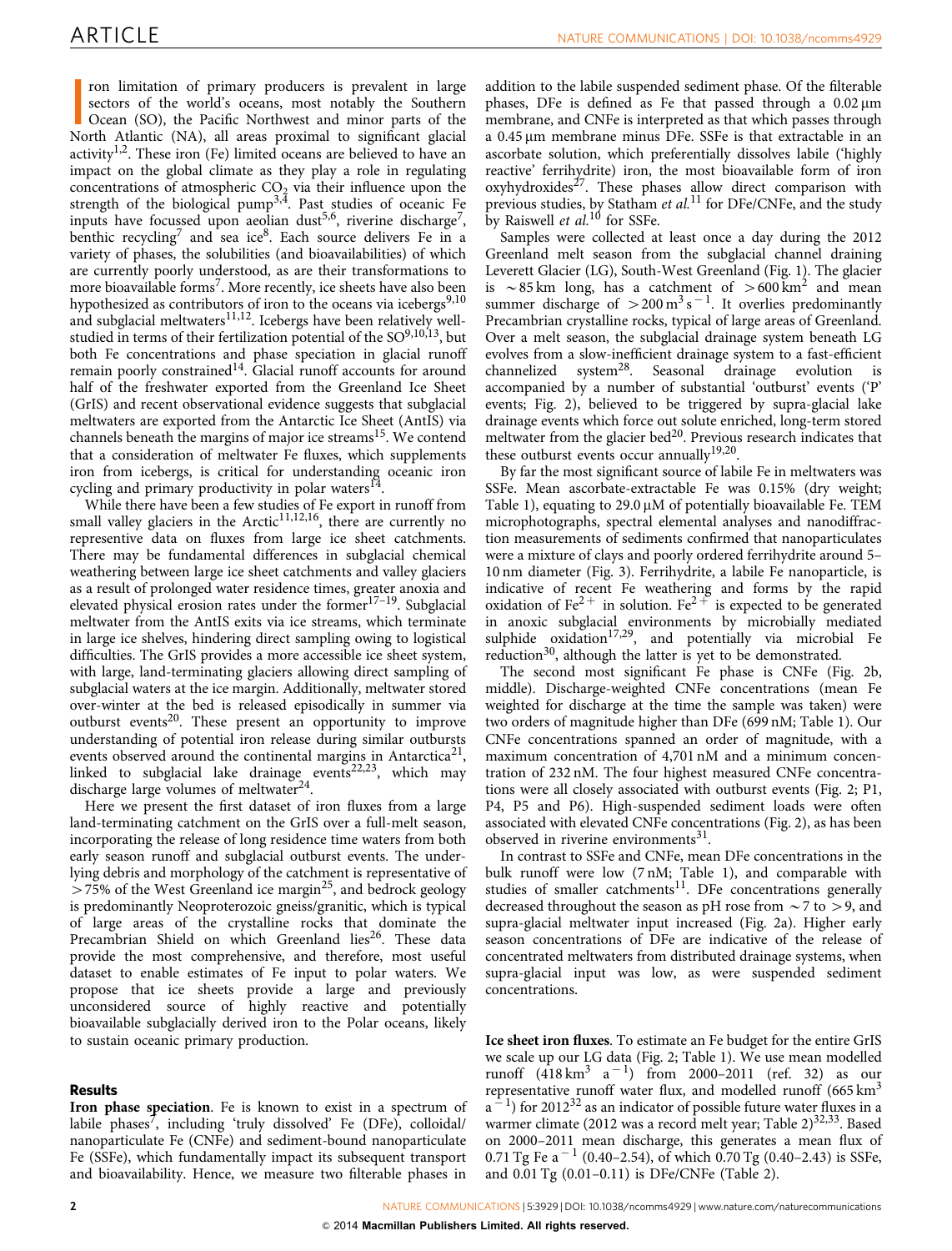<span id="page-2-0"></span>

Figure 1 | Location of Leverett catchment. A catchment boundary is shown, deduced from data published in Cowton et al.<sup>[19](#page-6-0)</sup> The glacier drains an area  $\sim$  600 km<sup>2</sup> of the Greenland Ice Sheet. Adapated from 1:100,000 map. The approximate sampling location is marked with a black dot in the main image.



Figure 2 | Time series from LG proglacial river. (a) Summed major ion concentration (K<sup>+</sup>, Na<sup>+</sup>,Ca<sup>2+</sup>,Mg<sup>2+</sup>, SO4<sup>2-</sup>, Cl<sup>-</sup>, HCO<sub>3</sub><sup>-</sup>), Electrical conductivity (EC), suspended sediment concentrations and bulk discharge, and (b) of Fe fractions - SSFe, CNFe and DFe. The approximate timing of outburst events (P) is marked on a and b by shading. The range of ascorbate-extractable Fe concentrations found in aeolian dust is horizontally shaded in **b** for comparison.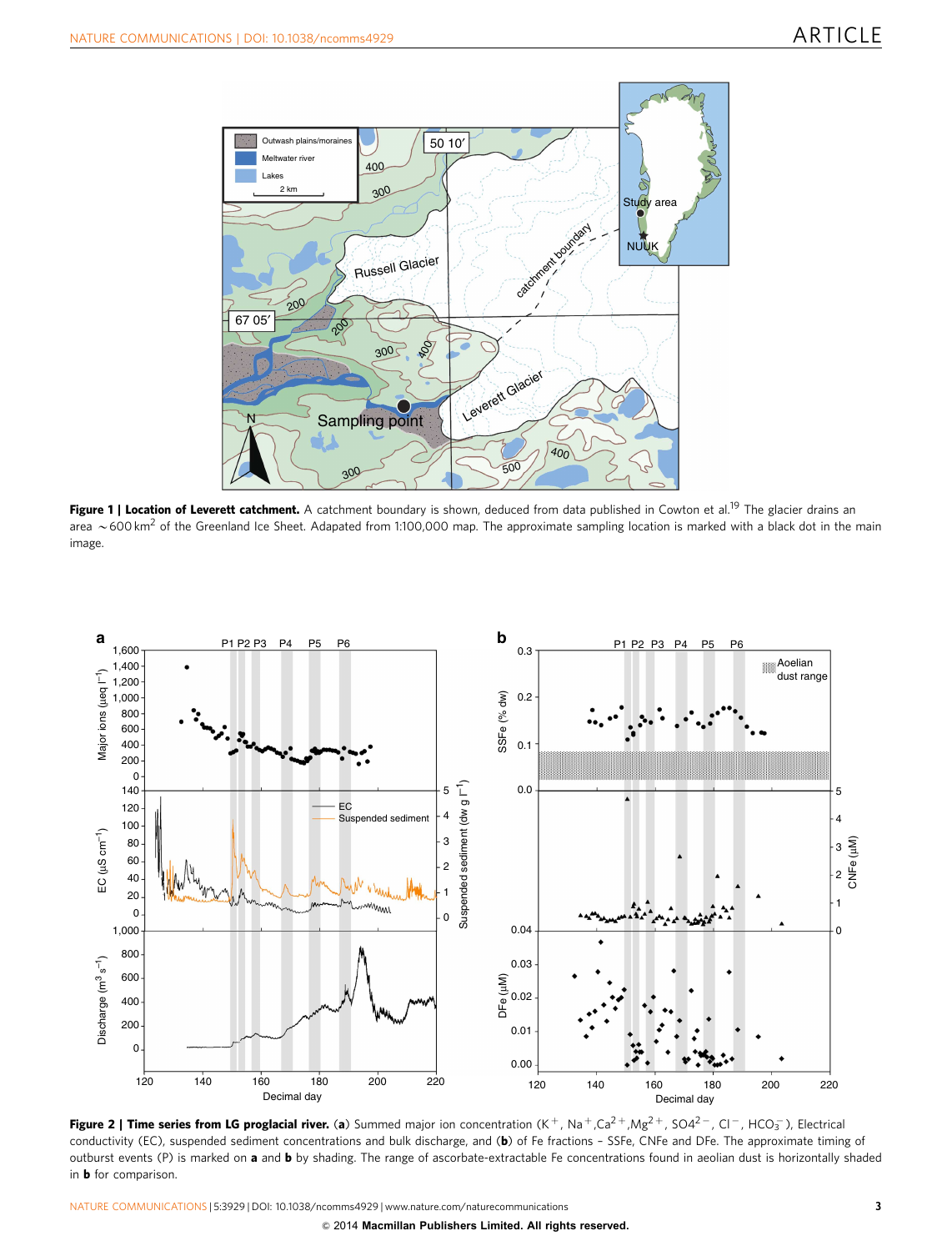| Fe source                              | <b>Mean Fe concentrations</b> | s.d. | Fe range      | n  | <b>Source</b>   |
|----------------------------------------|-------------------------------|------|---------------|----|-----------------|
| Filtered iron source (nM)              |                               |      |               |    |                 |
| Greenland                              |                               |      |               |    |                 |
| $< 0.02 \,\mathrm{\mu m}$              | $\overline{7}$                | 9    | $<$ d1-37     | 66 | DFe-this study  |
| $0.02 - 0.45 \,\text{\textmu m}$       | 699                           | 650  | 232-4,701     | 63 | CNFe-this study |
| $<$ 0.03 $\mu$ m - GrIS                | 22                            |      | $6 - 59$      | 15 | 11              |
| $0.03 - 0.4 \,\mu m - Gr$ IS           | 30.8                          |      | $2 - 117$     | 15 | 11              |
| $<$ 0.2 $\mu$ m - GrIS                 | 3,700                         |      | 2,200-9,310   | 13 | 12              |
| Antarctica                             |                               |      |               |    |                 |
| $<$ 0.2 $\mu$ m – Blood Falls, AntlS   | $4 \times 10^6$               |      |               |    | 41              |
| <0.45 µm-Dry Valleys, AntlS            | 335                           |      | 82-1,146      | 11 | 58              |
| Ascorbate-extractable sediments (% dw) |                               |      |               |    |                 |
| Glacial meltwater-GrIS                 | 0.15                          | 0.02 | $0.11 - 0.18$ | 33 | SSFe-this study |
| Icebergs-AntIS                         | 0.15                          | 0.12 | $0.06 - 0.36$ | 10 | 10              |
| Icebergs-AntIS                         | 0.19                          | 0.18 | $0.04 - 0.49$ | 4  | 13              |
| Aoelian dust-East Med.                 | 0.03                          |      |               |    | 37              |
| Aoelian dust-West Med.                 | 0.08                          |      |               |    | 37              |
| Aoelian dust-Sahara                    | 0.02                          |      |               |    | 37              |
| Aoelian dust-Sahel                     | 0.02                          |      |               |    | 37              |
| Aoelian dust-Beijing                   | 0.06                          |      |               |    | 37              |

#### <span id="page-3-0"></span>Table 1 | Meltwater and suspended sediment Fe concentrations from Leverett Glacier and comparative studies.

AntIS, Antarctic ice sheet; CNFe, colloidal/nanoparticulate Fe; DFe, dissolved Fe; GrIS, Greenland ice sheet.

Filtered concentrations are discharge weighted and presented in nanomolar. Values below the detection limit are indicated by <d1. Ascorbate-extractable concentrations are presented as % dry weight (% dw).





Antarctic subglacial waters are not diluted by supra-glacial meltwater. They may be anoxic, with rock: water contact times likely an order of magnitude greater than in Greenland<sup>[18](#page-6-0)</sup>. As a result, solute concentrations have been measured in the millimolar range, compared with a micromolar range from the  $GrIS^{18,34}$ . We therefore postulate that our Fe concentrations might be conservative estimates for the AntIS. Hence, we employ the maximum concentrations of DFe  $(0.04 \mu M)$  and CNFe  $(4.70 \,\mu\text{M})$  from our dataset to calculate Antarctic fluxes ([Table 2\)](#page-4-0). This produces a filterable phase meltwater flux range of 8.6-25.8 Gg  $a^{-1}$ , assuming a meltwater discharge of 32.5-97.5 km<sup>3</sup> a<sup>-1</sup> [\(ref. 35\)](#page-6-0). Although little is known of suspended sediment concentrations in Antarctic subglacial meltwater, evidence exists in sub-marine core records $36$  for the release of sediment-rich meltwater plumes, and from first hand observations<sup>[21](#page-6-0)</sup>. Using a lower order estimate of suspended sediment concentrations from Arctic glaciers  $(1 g l^{-1})^{20}$  $(1 g l^{-1})^{20}$  $(1 g l^{-1})^{20}$  and assuming an ascorbate-extractable fraction of 0.15%, the AntIS SSFe flux is 48.8-146.3 Gg  $a^{-1}$ , which is of a similar order of magnitude to previous estimates<sup>[18](#page-6-0)</sup>.

#### **Discussion**

The data presented indicates that the potential for glacial iron export is large, driven primarily through SSFe and to a lesser extent CNFe. There appears to be no discernible trend in the SSFe concentrations through time [\(Fig. 2b](#page-2-0), top:  $\pm$  12.4%), suggesting subglacial sediment exported from the catchment is largely compositionally uniform. Ascorbate-extractable SSFe is significantly higher than values reported from aeolian dust  $(0.02-0.09%)^{37}$ , and is close to those reported in Antarctic icebergs from Seymour Island  $(0.09-0.12\%)$ <sup>10</sup>, and the Weddell Sea (0.04–0.4%; Table 1)<sup>13</sup>, indicating that glacial material is likely more bioavailable than aeolian dust. Culturing studies have already demonstrated the bioavailability of glacially derived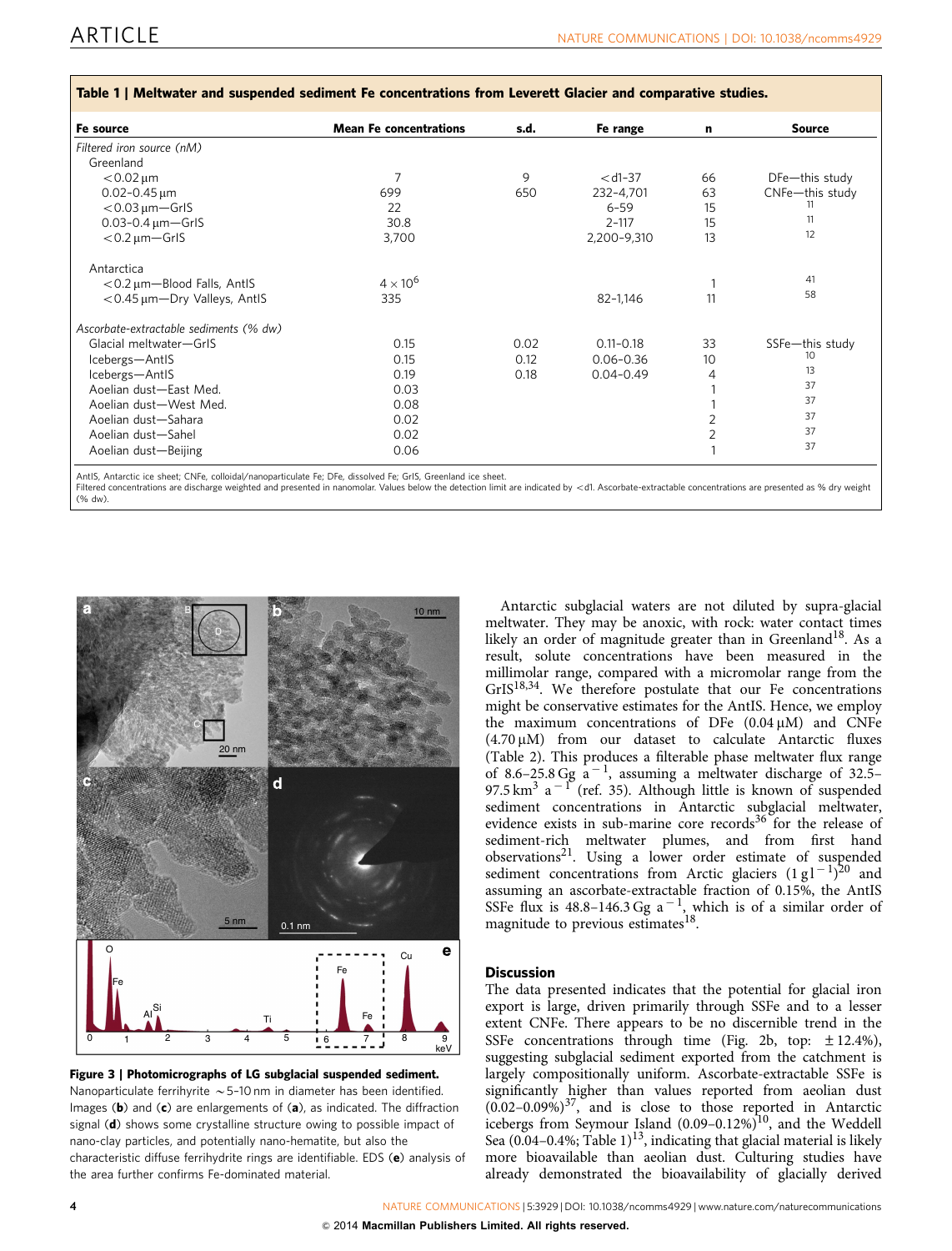<span id="page-4-0"></span>

| <b>Source</b>            | <b>Mass flux</b>                                 |                | Fe flux $a^{-1}$ |                |
|--------------------------|--------------------------------------------------|----------------|------------------|----------------|
|                          |                                                  | <b>Minimum</b> | Mean             | <b>Maximum</b> |
| Leverett catchment (Mg)  |                                                  |                |                  |                |
| $DFe^*$                  | 2.20 km <sup>3</sup> a <sup>-1</sup>             | 0.0            | 0.9              | 4.5            |
| $CNFe*$                  | 2.20 km <sup>3</sup> a <sup>-1</sup>             | 28.5           | 85.8             | 578            |
| SSFe <sup>†</sup>        | 2.31 Tg $a^{-1}$                                 | 2,540          | 3,470            | 4,160          |
| Total labile Fe          |                                                  | 2,570          | 3,560            | 4,740          |
| Greenland Ice Sheet (Gq) |                                                  |                |                  |                |
| 2000-2011 mean Q         |                                                  |                |                  |                |
| $DFe^{\ddagger}$         | 418 km <sup>3</sup> a <sup>-1</sup>              | 0.0            | 0.2              | 0.9            |
| CNFe <sup>†</sup>        | 418 km <sup>3</sup> a <sup><math>-1</math></sup> | 5.4            | 16.3             | 110            |
| $SSEe^{\S}$              | 0.3-1.6 Pg $a^{-1}$                              | 403            | 695              | 2,430          |
| Total labile Fe          |                                                  | 409            | 712              | 2,540          |
| 2012 Q (Gg)              |                                                  |                |                  |                |
| $DFe^{\ddagger}$         | 665 km <sup>3</sup> a <sup>-1</sup>              | 0.0            | 0.3              | 1.4            |
| CNFe <sup>†</sup>        | 665 km <sup>3</sup> a <sup><math>-1</math></sup> | 8.6            | 26.0             | 175            |
| $SSEe^{\S}$              | 0.4-2.6 Pg a $^{-1}$                             | 642            | 1,110            | 3,870          |
| Total labile Fe          |                                                  | 651            | 1,140            | 4,050          |
| Antarctic Ice Sheet (Gq) |                                                  |                |                  |                |
| $DFe^{\vert\vert}$       | 32.5-97.5 km <sup>3</sup> a <sup>-1</sup>        | 0.1            | 0.1              | 0.2            |
| CNFell                   | 32.5-97.5 km <sup>3</sup> a <sup>-1</sup>        | 8.5            | 17.1             | 25.6           |
| SSFe                     | 0.03-0.10 Pg a $^{-1}$                           | 48.8           | 97.5             | 146            |
| Iceberg Fe <sup>#</sup>  | 1.25 Pg $a^{-1}$                                 | 600            | 900              | 1,200          |
| Total labile Fe          |                                                  | 657            | 1,010            | 1,370          |

CNFe, colloidal/nanoparticulate Fe; DFe, dissolved Fe; SSFe, sediment-bound nanoparticulate Fe.

Results presented to three significant figures.

Q indicates meltwater discharge.

\*Calculated from minimum discharge-weighted mean and maximum Fe concentrations multiplied by the Leverett meltwater flux.

†Calculated using minimum (0.11%) discharge-weighted mean (0.15%) and maximum (0.18%) FeA concentrations, multiplied by the suspended sediment flux.<br>‡Calculated from minimum discharge-weighted mean and maximum recorded con weight mean Leverett FeA of 0.15%. We decided to use this method of calculation owing to the uncertainty surrounding mean suspended sediment concentrations in Greenlandic meltwaters, compared with the low standard deviation of FeA in samples.

IIEstimated using minimum (50% of mean), mean and maximum (150% of mean) meltwater fluxes from the study by Pattyn<sup>35</sup> coupled with maximum DFe and CNFe concentrations recorded from Leverett catchment.

¶Estimated using minimum (50% of mean), mean and maximum (150% of mean) meltwater fluxes from the study by Pattyn<sup>35</sup>, a suspended sediment load of 1g1<sup>–1</sup> and mean Leverett FeA of 0.15%<br>#From the study by Raiswell et al.<sup></sup>

sediment, with the addition of only  $10 \,\mathrm{mgl^{-1}}$  sediment increasing phytoplankton productivity in trace metal depleted waters<sup>[9](#page-6-0)</sup>.

Despite being of less importance than SSFe, CNFe concentrations are more than an order of magnitude greater than those previously reported from a smaller Greenlandic catchment ( $\sim$  10 km in length), located  $\sim$  30 km to the north in a catchment with a similar bedrock type $11$ . This suggests that catchment size, and hence meltwater residence times, are important in determining CNFe concentrations where geology remains relatively uniform<sup>17</sup>. In comparison, a smaller catchment in Greenland, of different lithology, yielded mean CNFe values nearly an order of magnitude higher than those reported here<sup>12</sup>, indicating bedrock composition may be important in determining filterable iron concentrations. The periodic increase in the concentration of CNFe with outburst events [\(Fig. 2\)](#page-2-0) is significant and suggests that the mode of subglacial meltwater release influences CNFe concentrations in meltwaters. It is hypothesized that dissolved (DFe) Fe(II) is formed in situ in isolated distributed systems within the subglacial environment, either in anoxic microcosms, or in more widespread anoxic systems<sup>29,38</sup>. Furthermore, observational evidence exists to suggest Fe(II) reservoirs may exist under the GrIS<sup>39,40</sup>. During outburst events (with elevated CNFe concentrations) Fe(II) from these more isolated parts of the drainage bed (long-term stored waters) may be oxidized in situ by injected  $O_2$  saturated supra-

glacial waters. The exported CNFe may therefore partly reflect oxidation of a large-subglacial Fe(II) pool. This has implications when considering Antarctic subglacial Fe discharge, as there are no oxygenated supra-glacial inputs to the subglacial system[18](#page-6-0) and the ice sheet bed is thought to be anoxic<sup>[41,42](#page-6-0)</sup>, suggesting that Fe released in meltwater may be predominantly as Fe(II). One recent study has demonstrated that particulate Fe in marine waters around the Antarctic coastline, near the Jutulstarmen ice stream, has distinctive Fe(II) dominated mineralogy<sup>[43](#page-7-0)</sup>, which may suggest a subglacial source for the Fe(II). Hence, our data from outburst events at LG have clear relevance for Antarctica, where a substantial proportion of subglacial meltwater may be exported via subglacial lake drainage events<sup>21-24</sup>. Based upon these findings, we would anticipate Antarctic subglacial outbursts associated with lake drainage to also yield high concentrations of filterable Fe  $(CNFe + DFe)$ .

DFe appears to be the least important component of glacial Fe export in bulk runoff. Although DFe concentrations rose during outburst events P5 and P6 [\(Fig. 2b\)](#page-2-0), elevated levels were not consistent during all outburst events. Modification of DFe to CNFe fractions via oxidation and subsequent coagulation is likely to have occurred along the subglacial flowpath. Oxidation of DFe to CNFe (see discussion above) and eventual SSFe attachment, means that in Greenlandic catchments, DFe is likely less important than in Antarctica, where suboxic subglacial meltwater may directly enter oceanic waters<sup>18</sup>.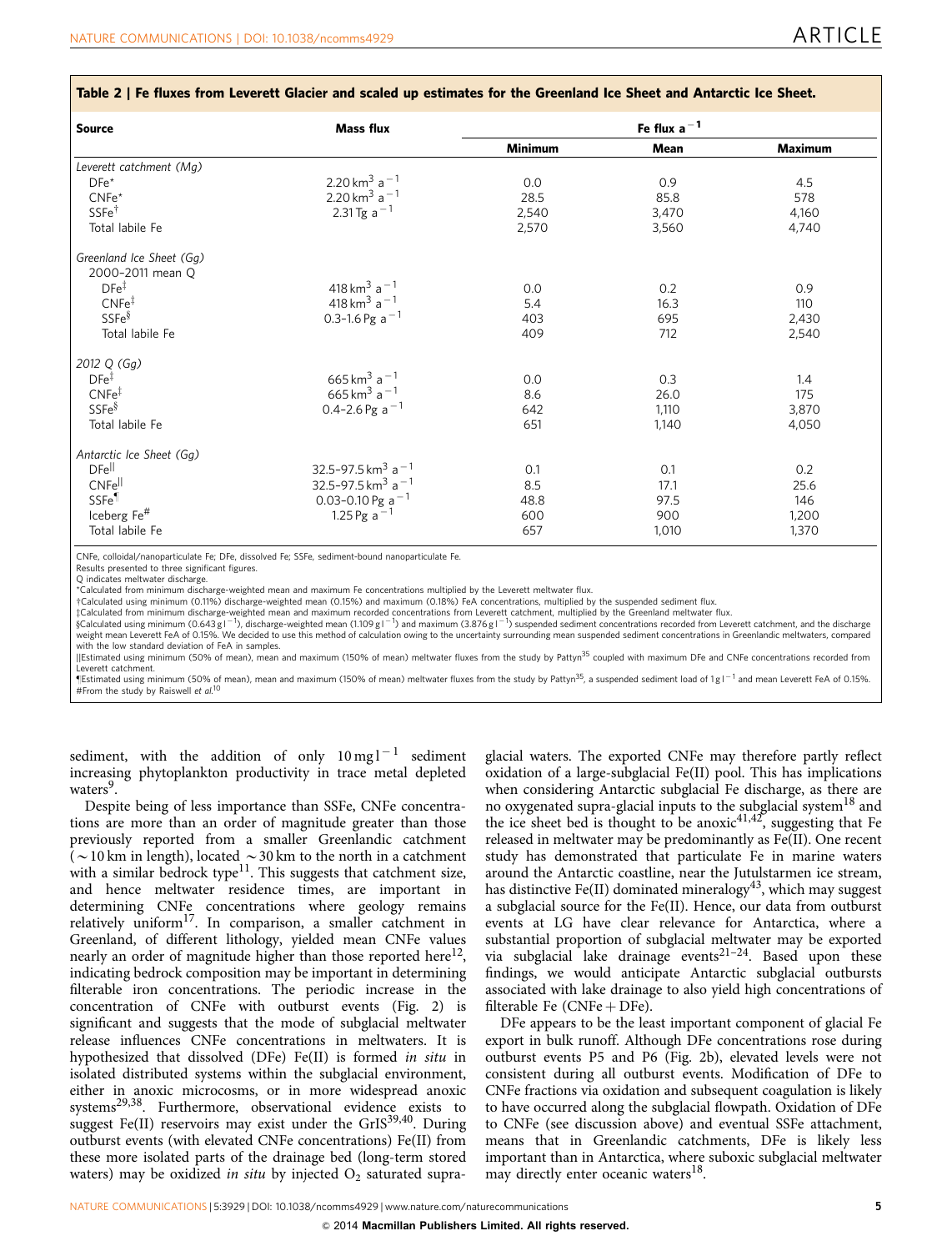The glacial impact on ocean productivity in iron-limited areas will depend on the magnitude of the glacial flux and the bioavailability of the exported Fe. High rates of physical erosion beneath ice sheets<sup>[19](#page-6-0)</sup>, combined with a suite of biogeochemical weathering processes that include sulphide oxidation<sup>18,29</sup>, indicates that ice sheets are a globally significant source of labile Fe nanoparticles. Given the representative bedrock type and large catchment size, we believe our values are typical of the large outlet glaciers, which dominate water fluxes from the  $GrIS^{44}$ . Leverett catchment is more than an order of magnitude larger than previously studied Greenlandic catchments, with a mean discharge of  $212 \text{ m}^3 \text{s}^{-1}$  (2009–2012) compared with  $\sim$  15 m<sup>3</sup> s<sup>-1</sup> in the study by Statham *et al.*<sup>[11](#page-6-0)</sup> and <2 m<sup>3</sup> s<sup>-1</sup> in the study by Bhatia et  $al$ .<sup>[12](#page-6-0)</sup>

The global significance of subglacial Fe depends not only on the mass delivered but also on its behaviour following deposition in seawater. This is true for all sources of Fe. Behaviour is complex; iron may be dissolved (inorganically, photochemically and/or by complexation) and can be precipitated or lost by aggregation, sinking and scavenging<sup>[7](#page-6-0)</sup>. A detailed consideration of these effects is beyond the scope of the present paper and we therefore present only a simple flux comparison between potentially bioavailable Fe from subglacial sources, icebergs and aeolian dust.

The iron flux calculated for the GrIS is significant. It is greater than the estimated input of labile Fe nanoparticles into the NA by icebergs (0.25 Tg SSFe  $a^{-1}$ , assuming similar reactivity and sediment content to AntIS icebergs)<sup>7</sup>, and comparable with aeolian dust input into the NA (0.04–0.16 Tg  $a^{-1}$ , assuming Fe ascorbate solubility ranging from  $0.02-0.085\%$ <sup>5,37</sup>, but with more localized input, and less efficient transport to the open ocean<sup>[45](#page-7-0)</sup>. If we consider that only  $\sim$  10% of Fe may reach the open ocean (that is,  $\sim$  90% is removed in the estuarine zone and coastal waters)<sup>7</sup>, a conservative estimate of the GrIS meltwater Fe flux would be 0.07 Tg Fe a $^{-1}$  (0.04–0.25), similar to aeolian dust input. We believe that the data presented here is a truly conservative estimate of the labile Fe flux from the GrIS to the surrounding ocean owing to a number of reasons: Leverett suspended sediment load has been reported to be higher in previous years, and as high as  $10g1^{-1}$  in other glacial catchments<sup>19</sup>; this does not include iron fluxes from Greenlandic icebergs (mean  $497 \pm 50$  km<sup>3</sup> a<sup>-1</sup> from 1958 to  $2010)^{44}$  $2010)^{44}$  $2010)^{44}$ , which have the potential for off-shelf fertilization; meltwater flux is predicted to increase in a warming climate ( $\sim$  60% higher based on preliminary 2012 GrIS meltwater flux; [Table 1](#page-3-0)); and lastly, a number of Greenlandic glaciers discharge directly into the ocean<sup>44</sup>, avoiding estuarine processing<sup>[7](#page-6-0)</sup>. There is also an increasing body of evidence for medium to long-range transport  $({\sim}100-900\,\mathrm{km})$  of Fe bearing particles away from shelf/terrestrial sources to HNLC waters, with subsequent interactions with biota<sup>46-48</sup>. However, unlike aeolian dust, medium to long-range transport may require the additional process of recycling from shelf sediments, and its effect is currently poorly understood. Although Fe limitation is not commonly observed in oceans around Greenland (potentially owing to subglacial and aeolian dust inputs) parts of the southwestern coastal margin are postulated to be iron limited $49-51$ , with large-annual blooms observed in this region strongly correlated to ice sheet meltwater input<sup>[52](#page-7-0)</sup>.

Our estimated AntIS iron flux is significantly higher than the estimated flux of labile Fe from dust to the SO  $(5.3-23.0 \text{ Gg a}^{-1})$ , assuming Fe ascorbate solubility of 0.02-0.085%)<sup>5,37</sup>, although the input of meltwater-derived Fe will likely have a more localized impact than that of aeolian dust and iceberg-rafted Fe. Although meltwater fluxes of iron are an order of magnitude lower than the iceberg flux (600-1,200 Gg Fe  $a^{-1}$ ), recent work has demon-

strated that subglacially derived Fe from ice streams may be able to travel up to 150 km offshore, fuelling productive phytoplankton blooms in the Amundsen Sea[46](#page-7-0). Significant lateral export of Fe, fuelling plankton blooms, has also been observed off other coastal areas of Antarctica<sup>[53,54](#page-7-0)</sup>, and meltwater input has been correlated to large-annual phytoplankton blooms off the Antarctic Peninsula, located both locally to the source location and over 100 km offshore<sup>[55](#page-7-0)</sup>. Furthermore, a recent study found a unique Fe(II) signature downstream of the Jutulstraumen Ice Stream in Antarctica<sup>[43](#page-7-0)</sup>. However, the source and mechanism of delivery wasn't known and the link to glacial input of bioavailable Fe is yet to be firmly established.

We conclude that ice sheets are likely to play a more significant role in the global iron cycle than previously recognized, via fresh subglacial weathering of Fe bearing minerals. SSFe and CNFe fluxes from the Antarctic and Greenland Ice Sheets are comparable, if not larger, than aeolian dust input to their respective regions (NA and SO), but may have a more localized impact owing to point source input. Our iron flux estimates for the AntIS demonstrate that meltwater discharge may supplement bioavailable Fe delivery to the SO from icebergs and aeolian dust, and thus, should be considered in future climate models. The impact of global warming on these iron budgets is unknown. However, it is likely that ice sheets will provide a greater flux of bioavailable Fe to coastal regions as larger quantities of meltwater are exported to the oceans in a warmer climate.

#### Methods

Water sample collection and filtration. Bulk meltwater samples were taken throughout main melt period (May June and July 2012) around  $\sim$  1 km downstream from the glacier terminus [\(Fig. 1](#page-2-0)). For the majority of the sampling period, samples were collected at least once a day, always at 10:00 h, and on occasion at 18:00 h to observe diurnal variation. We know these waters were representative of bulk discharge as LG drains from a single portal on the northern side of the terminus<sup>[20](#page-6-0)</sup>, and point samples taken at the portal were of similar concentration to those taken downstream. Suspended sediment samples (SSFe) were collected by filtering  $\sim$  200 ml of meltwater onto a 0.45 µm cellulose nitrate filter (Whatman).<br>In accordance with studies of iron (oxy)hydroxide stability<sup>[7,27,56](#page-6-0)</sup> samples were stored damp on the filter papers in a refrigerated 25 ml polypropylene bottle until analysis at the University of Leeds,  $\sim$  3–4 months after collection. Little aging of freshly precipitated (oxy)hydroxides was therefore expected as the half life of transformation to more crystalline forms is  $>500$  days at this temperature.

DFe and CNFe were collected according to trace metal procedures adopted by Schroth et al.<sup>[16](#page-6-0)</sup>, from methods developed by Shiller<sup>31</sup>, and by using the trace metal sampling practices of Howard and Statham<sup>[57](#page-7-0)</sup>, with subsequent improvements for glacial meltwaters (Statham, personal communication). Briefly, all sampling equipment was sequentially soaked in a 6 M HCl acid bath (24 h), washed  $\times$  3 with ultrapure 18.2 M $\Omega$  cm Milli-Q water (Millipore), soaked in a 6 M HNO<sub>3</sub> acid bath (24 h), with a final  $\times$  6 wash with Milli-Q water before drying in a laminar flow hood. All sampling bottles were trace metal grade Nalgene LDPE (Thermo Scientific). Filters were cleaned with trace metal grade HCl in accordance with the study by Shiller<sup>31</sup>. CNFe was defined by using a  $0.45 \mu m$  Whatman GD/XP syringe filter with polypropylene pre-filters and a polyethersulfone final filter (designed for trace metal analysis, high-particulate load samples). DFe was defined by using Whatman Anotop  $0.02 \mu m$  syringe filters. Samples filtered for  $0.02 \mu m$  used a  $0.45 \,\mu \text{m}$  GD/XP filter as a pre-filter. Filtration was always conducted in a designated 'clean' lab tent, within a labmade box (low-density polyethylene sheet plastic covering a polycarbonate piping frame), thus minimizing any contamination with dust. Samples were preserved in the field by acidifying with Optima  $HNO<sub>3</sub>$  (Fisher) to a pH < 2. Field procedural blanks were taken using transported Milli-Q water, using the same procedures that had been applied to glacial samples.

**SSFe extractions.** Sediment extractions were carried out according to the study by Raiswell *et al.*<sup>27</sup>, with sequential extractions for amorphous ferrihydrite (ascorbate), and crystalline Fe (oxy)hydroxides (dithionite–data not presented in this study). Total Fe was analyzed by atomic absorption spectroscopy using an Analytik Jena High-Resolution Continuum Source, ContrAA 700 instrument at the School of Earth and Environment, University of Leeds. A procedural blank was below the detection limit of the instrument, while replicates showed a standard deviation of ±1.5%.

DFe and CNFe determination. DFe and CNFe were determined at the National Oceanography Centre (Southampton) Mass Spectrometer Lab, using a Thermo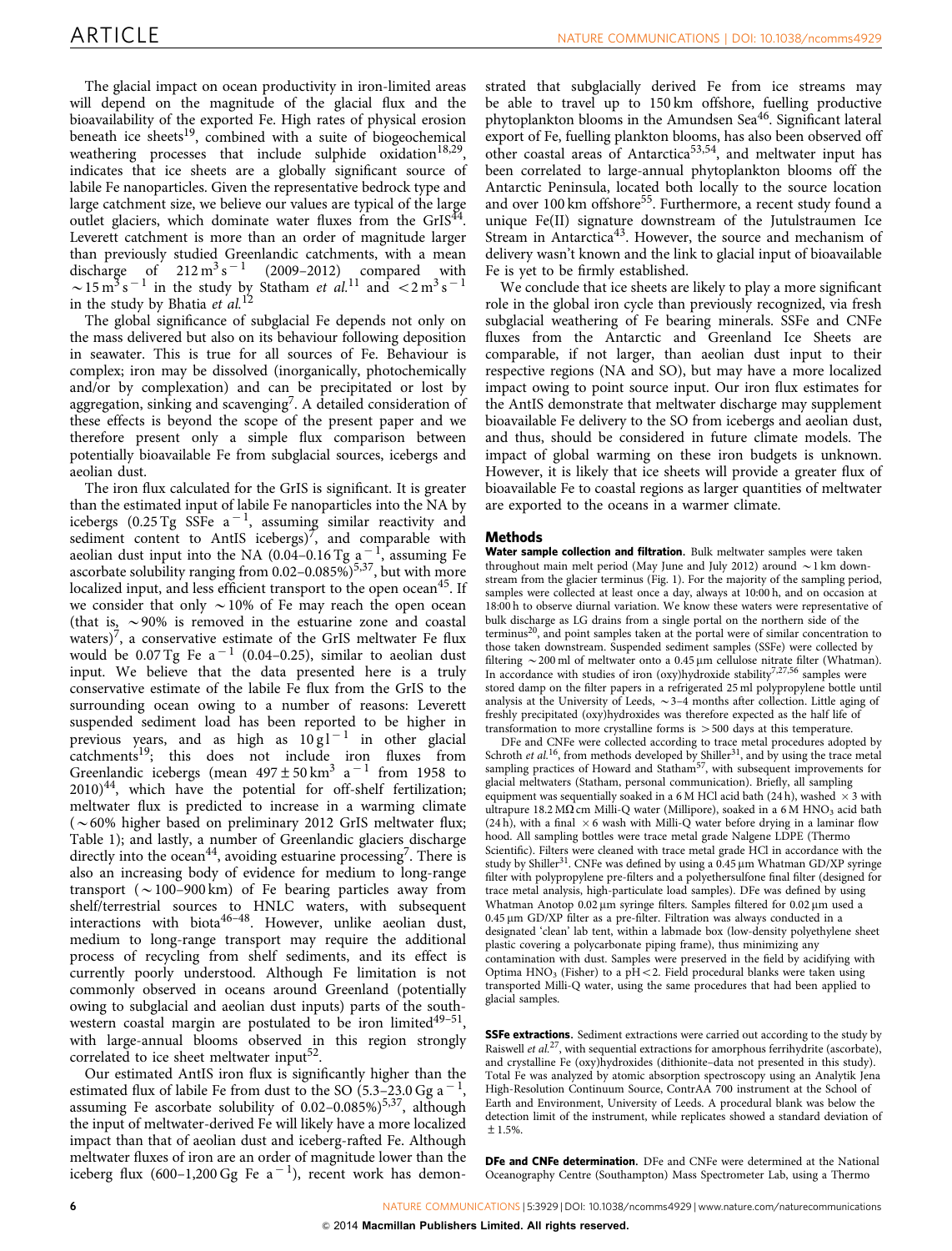<span id="page-6-0"></span>Scientific XSERIES 2 quadrupole ICP-MS, with Be, In and Re as internal standards. CNFe blanks were  $1.2 \pm 0.7\%$  of the lowest recorded concentration. DFe blanks were at or below the machine's detection limit of  $\sim$  1 nM—sample values lower than this were recorded as  $<$  d1.

Microspectroscopic and nanodiffraction analyses. The morphology, structure and crystallinity of all phases but with particular focus on Fe (oxy)hydroxides were determined using Field Emission Gun Transmission Electron Microscopy (FEG-TEM; Tecnai) operating at 200 kV. Samples were dispersed in ethanol using an ultrasonic bath for  $\sim$  1 min, and then a drop was pipetted onto an Agar standard holey carbon support films. Low fluency and high-resolution images of nanoparticles were complemented by energy dispersive spectra (acquired with an Oxford Instrument EDS analyses system) and selected area electron diffraction patterns that were recorded to determine elemental characteristics of identified Fe nanophases.

Mass flux for leverett catchment. Total-meltwater flux from Leverett catchment was calculated from a season long record of meltwater discharge as in the study by Cowton et al.<sup>19</sup> [\(Fig. 2](#page-2-0)). Briefly, the meltwater river was monitored in a stable bedrock section  $\sim$  2.2 km downstream of the terminus. Stage was logged every 5 min until July, when it was logged every 10 min. This was converted to discharge using a rating curve of rhodamine dye-dilution experiments.

Suspended sediment flux was calculated from suspended sediment concentrations19, which were multiplied by discharge at each logged time point. Suspended sediment concentration was derived from a season long logged turbidity sensor. The turbidity sensor was calibrated using manual sediment collections. Briefly, 300 ml of meltwater was filtered through a 0.45 µm cellulose nitrate filter, oven dried overnight at 40  $^{\circ}\textrm{C}$  and weighed. Suspended sediment flux was calculated from the combined discharge and suspended sediment concentration time series.

Mass fluxes for the greenland and AntISs. Mean modelled GrIS runoff from the study by Tedesco et  $aL^{32}$  for the period 2000–2011 is used, alongside the modelled 2012 runoff, a record melt year that may provide an indication of future meltwater flux. Suspended sediment flux was calculated from minimum  $(0.643 \text{ g l}^{-1})$ discharge-weighted mean (1.109 g l  $^{-1}$ ) and maximum (3.876 g l  $^{-1}$ ) recorded concentrations from Leverett catchment, multiplied by the Greenland meltwater flux.

For Antarctic meltwater flux, modelled basal melt rates from the study by Pattyn<sup>35</sup>, of 65 km<sup>3</sup>, with a standard deviation of  $\pm$  50% for minimum and maximum estimates were used to calculate meltwater flux from the Ice Sheet. Suspended sediment flux was estimated using a 1 g l  $^{-1}$  suspended sediment concentration, as in the study by Wadham et al.<sup>18</sup>

#### **References**

- 1. Martin, J. H., Fitzwater, S. E. & Gordon, R. M. Iron deficiency limits phytoplankton growth in Antarctic waters. Glob. Biogeochem. Cycles 4, 5–12 (1990).
- 2. Nielsdottir, M. C., Moore, C. M., Sanders, R., Hinz, D. J. & Achterberg, E. P. Iron limitation of the postbloom phytoplankton communities in the Iceland Basin. Glob. Biogeochem. Cycles 23, GB3001 (2009).
- 3. de Baar, H. J. W., Gerringa, L. J. A., Laan, P. & Timmermans, K. R. Efficiency of carbon removal per added iron in ocean iron fertilization. Mar. Ecol. Prog. Ser. 364, 269–282 (2008).
- 4. Laws, E. A., Falkowski, P. G., Smith, W. O., Ducklow, H. & McCarthy, J. J. Temperature effects on export production in the open ocean. Glob. Biogeochem. Cycles 14, 1231–1246 (2000).
- 5. Jickells, T. D. et al. Global iron connections between desert dust, ocean biogeochemistry, and climate. Science 308, 67–71 (2005).
- 6. Fan, S. M., Moxim, W. J. & Levy, H. Aeolian input of bioavailable iron to the ocean. Geophys. Res. Lett. 33, L07602 (2006).
- 7. Raiswell, R. & Canfield, D. E. The iron biogeochemical cycle past and present. Geochem. Perspect. 1, 1–220 (2012).
- 8. Lannuzel, D., Schoemann, V., de Jong, J., Tison, J. L. & Chou, L. Distribution and biogeochemical behaviour of iron in the East Antarctic sea ice. Mar. Chem. 106, 18-32 (2007).
- 9. Smith, K. L. et al. Free-drifting icebergs: Hot spots of chemical and biological enrichment in the Weddell Sea. Science 317, 478–482 (2007).
- 10. Raiswell, R., Benning, L. G., Tranter, M. & Tulaczyk, S. Bioavailable iron in the Southern Ocean: the significance of the iceberg conveyor belt. Geochem. Trans. 9, 7 (2008).
- 11. Statham, P. J., Skidmore, M. & Tranter, M. Inputs of glacially derived dissolved and colloidal iron to the coastal ocean and implications for primary productivity. Glob. Biogeochem. Cycles 22, GB3013 (2008).
- 12. Bhatia, M. P. et al. Greenland meltwater as a significant and potentially bioavailable source of iron to the ocean. Nat. Geosci. 6, 274–278 (2013).
- 13. Shaw, T. J. et al. Input, composition, and potential impact of terrigenous material from free-drifting icebergs in the Weddell Sea. Deep-Sea Res. II 58, 1376–1383 (2011).
- 14. Death, R. et al. Antarctic Ice Sheet fertilises the Southern Ocean. Biogeosciences Discuss. 10, 12551–12570 (2013).
- 15. Le Brocq, A. et al. Evidence from ice shelves for channelized meltwater flow beneath the Antarctic Ice Sheet. Nat. Geosci. 6, 945–948 (2013).
- 16. Schroth, A. W., Crusius, J., Chever, F., Bostick, B. C. & Rouxel, O. J. Glacial influence on the geochemistry of riverine iron fluxes to the Gulf of Alaska and effects of deglaciation. Geophys. Res. Lett. 38, L16605 (2011).
- 17. Wadham, J. L. et al. Biogeochemical weathering under ice: size matters. Glob. Biogeochem. Cycles 24, GB3025 (2010).
- 18. Wadham, J. et al. The potential role of the Antarctic Ice Sheet in global biogeochemical cycles. Earth Environ. Sci. Trans. R. Soc. Edinb. 104, 55–67 (2013).
- 19. Cowton, T., Nienow, P., Bartholomew, I., Sole, A. & Mair, D. Rapid erosion beneath the Greenland ice sheet. Geology 40, 343–346 (2012).
- 20. Bartholomew, I. et al. Supraglacial forcing of subglacial drainage in the ablation zone of the Greenland ice sheet. Geophys. Res. Lett. 38, L08502 (2011).
- 21. Goodwin, L. The nature and origin of a jokulhlaup near Casey Station, Antarctica. J. Glaciol. 34, 95–101 (1988).
- 22. Wingham, D. J., Siegert, M. J., Shepherd, A. & Muir, A. S. Rapid discharge connects Antarctic subglacial lakes. Nature 440, 1033–1036 (2006).
- 23. Fricker, H. A., Scambos, T., Bindschadler, R. & Padman, L. An active subglacial water system in West Antarctica mapped from space. Science 315, 1544–1548 (2007).
- 24. McMillan, M. et al. Three-dimensional mapping by CryoSat-2 of subglacial lake volume changes. Geophys. Res. Lett. 40, 4321–4327 (2013).
- 25. Knight, P. G., Waller, R. I., Patterson, C. J., Jones, A. P. & Robinson, Z. P. Discharge of debris from ice at the margin of the Greenland ice sheet. J. Glaciol. 48, 192–198 (2002).
- 26. Kalsbeek, F. The evolution of the Precambrian Shield of Greenland. Geol. Rundsch. 71, 38–60 (1982).
- 27. Raiswell, R., Vu, H. P., Brinza, L. & Benning, L. G. The determination of labile Fe in ferrihydrite by ascorbic acid extraction: methodology, dissolution kinetics and loss of solubility with age and de-watering. Chem. Geol. 278, 70–79 (2010).
- 28. Chandler, D. M. et al. Evolution of the subglacial drainage system beneath the Greenland Ice Sheet revealed by tracers. Nat. Geosci. 6, 195–198 (2013).
- 29. Tranter, M., Sharp, M., Lamb, H., Brown, G., Hubbard, B. & Willis, I. Geochemical weathering at the bed of Haut Glacier d'Arolla, Switzerland, a new model. Hydrol. Process. 16, 959–993 (2002).
- 30. Lovley, D. R. Dissimilatory Fe(III) and Mn(IV) reduction. Microbiol. Rev. 55, 259–287 (1991).
- 31. Shiller, A. M. Syringe filtration methods for examining dissolved and colloidal trace element distributions in remote field locations. Environ. Sci. Technol. 37, 3953–3957 (2003).
- 32. Tedesco, M. et al. Evidence and analysis of 2012 Greenland records from spaceborne observations, a regional climate model and reanalysis data. Cryosphere 7, 615–630 (2013).
- 33. Nghiem, S. V. et al. The extreme melt across the Greenland ice sheet in 2012. Geophys. Res. Lett. 39, L20502 (2012).
- 34. Skidmore, M., Tranter, M., Tulaczyk, S. & Lanoil, B. Hydrochemistry of ice stream beds - evaporitic or microbial effects? Hydrol. Process. 24, 517–523 (2010).
- 35. Pattyn, F. Antarctic subglacial conditions inferred from a hybrid ice sheet/ice stream model. Earth Planet. Sci. Lett. 295, 451–461 (2010).
- 36. Lowe, A. L. & Anderson, J. B. Reconstruction of the West Antarctic Ice Sheet in Pine Island Bay during the last glacial maximum and its subsequent retreat history. Quat. Sci. Rev. 21, 1879–1897 (2002).
- 37. Shi, Z. B. et al. Impacts on iron solubility in the mineral dust by processes in the source region and the atmosphere: A review. Aeolian Res. 5, 21–42 (2012).
- 38. Bottrell, S. H. & Tranter, M. Sulphide oxidation under partially anoxic conditions at the bed of the Haut Glacier d'Arolla, Switzerland. Hydrol. Process. 16, 2363–2368 (2002).
- 39. Yde, J. C. et al. Basal ice microbiology at the margin of the Greenland ice sheet. Ann. Glaciol. 51, 71–79 (2010).
- 40. Christner, B. C., Montross, G. G. & Priscu, J. C. Dissolved gases in frozen basal water from the NGRIP borehole: implications for biogeochemical processes beneath the Greenland Ice Sheet. Polar Biol. 35, 1735–1741 (2012).
- 41. Mikucki, J. A. et al. A contemporary microbially maintained subglacial ferrous 'ocean'. Science 324, 397–400 (2009).
- 42. Wadham, J. L. et al. Potential methane reservoirs beneath Antarctica. Nature 488, 633–637 (2012).